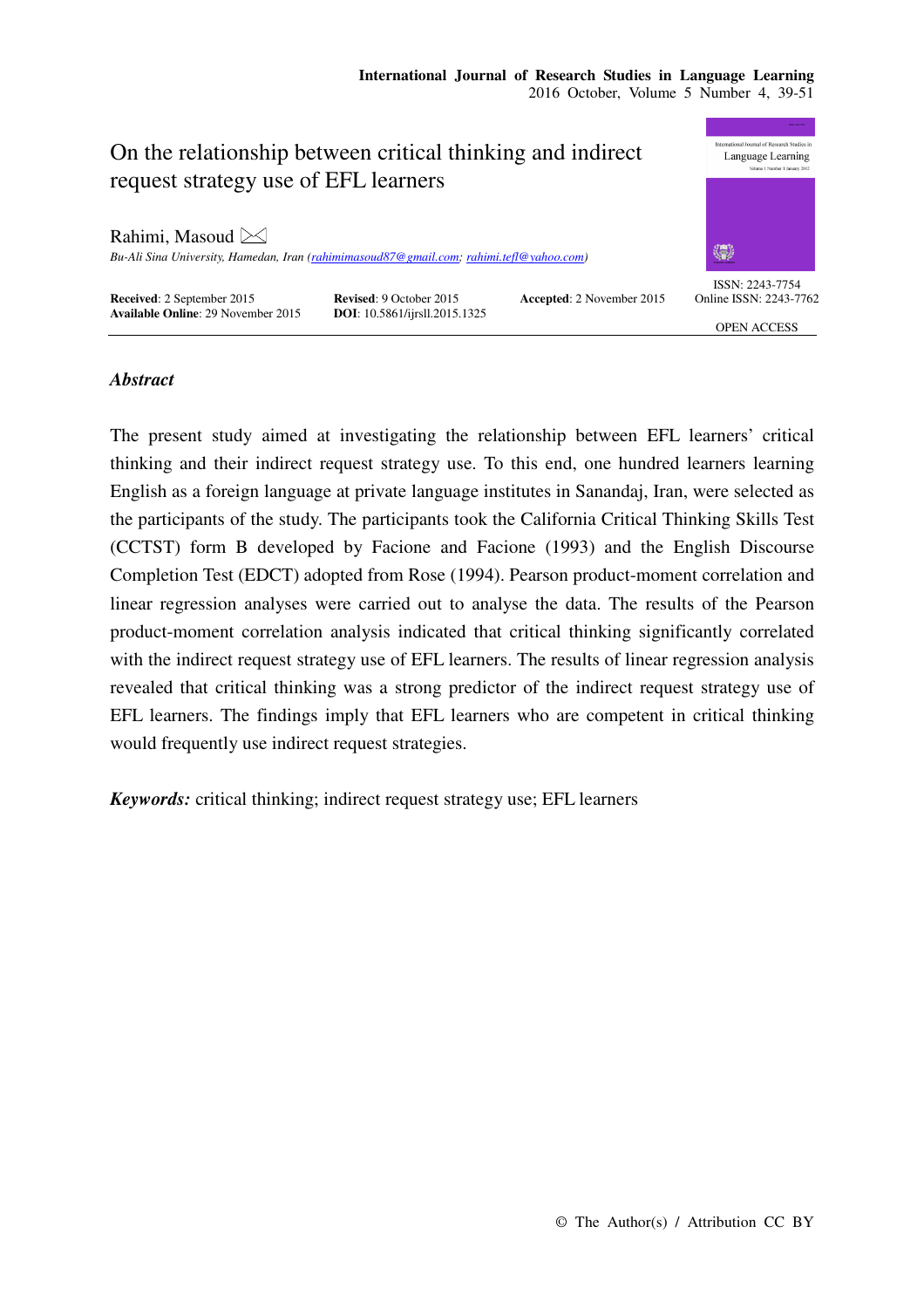# **On the relationship between critical thinking and indirect request strategy use of EFL learners**

#### **1. Introduction**

#### *1.1 Request Strategies*

In order to communicate effectively, EFL/ ESL learners should promote their knowledge of grammar, text organization, and pragmatic competence of the language. Pragmatic competence could be regarded as the speaker's knowledge of using the target language appropriately and politely. This competence is further related to the speaker's understanding and proper application of speech acts (Koike, 1989). Austin (1962) considered speech acts as acts which could be performed by utterances such as giving orders, making promises, complaining and requesting. As requesting occurs in a situation of inequality the speaker should always regard the principles of politeness no matter what the object of his/her request is (Erving, 1967). Request is defined as "an act of asking politely or formally for something" (Balci, 2009, p. 16). Blum-Kulka (1987) claims that *politeness is defined as the interactional balance achieved between two needs: The need for pragmatic clarity and the need to avoid coerciveness* (p. 131). Blum-Kulka (1987) suggests that conventional indirectness which contains pragmatic clarity and avoids coercion (i.e. it is face saving) is perceived as a more polite request. Thus, direct request strategies which use coerciveness and non-conventional indirect request strategies which lack pragmatic clarity might be regarded as impolite request strategies (Blum-Kulka, 1987). The framework of the present study is more in line with the conventional indirectness in request strategies.

A number of studies have been conducted to investigate EFL learners' request strategies. Tajeddin and Tayebipour (2012), for instance, investigated the effect of dynamic assessment (DA) on 49 university EFL students' acquisition of request and apology strategies. They randomly assigned the subjects to 1 of 4 groups consisting of two DA and two non-dynamic assessment (NDA) groups. Both DA and NDA groups were taught how to use appropriate request and apology strategies. DA groups were taught based on DA procedures and NDA groups did not receive any treatment on DA procedures. All participants completed a pre-test, a post-test a delayed post-test of request and apology speech acts. The findings indicated that DA groups outperformed NDA groups. It was also revealed that DA groups of both high and low proficiency levels differed significantly from pre-test to post-test to delayed post-test. However, NDA group did not show such a difference. The results also showed no interaction between proficiency and instruction and they suggested that instruction had a significant effect on post-test and delayed post-test performance of the students.

Jalilifar (2009) conducted a study to examine the request strategies used by Iranian EFL learners and Australian native speakers of English. Ninety six BA and MA Persian students and 10 native speakers of English took part in the study. A discourse completion test was used to collect the required data. The results indicated that EFL learners with higher proficiency overused indirect requests whereas the native group was characterised by the more balanced use of this strategy. The results further showed that the lower proficiency learners overused direct strategies.

Rue, Zhang, and Shin (2007) investigated the request strategies of twelve office workers in Korea. The required data was collected through video-taping of three role-play scenarios performed by the participants. The findings revealed that Korean request strategies were chosen primarily according to power status, i.e. the higher the power status of the addressee the more indirect request strategies were used. Furthermore, the findings revealed that Korean speakers appeared to be more indirect to the addressees who were superiors and equal work members than to juniors. The findings also indicated that hints were used extensively but proportional to the level of power ranks, i.e. the lower the power rank of the addressee the less preference for strong hint was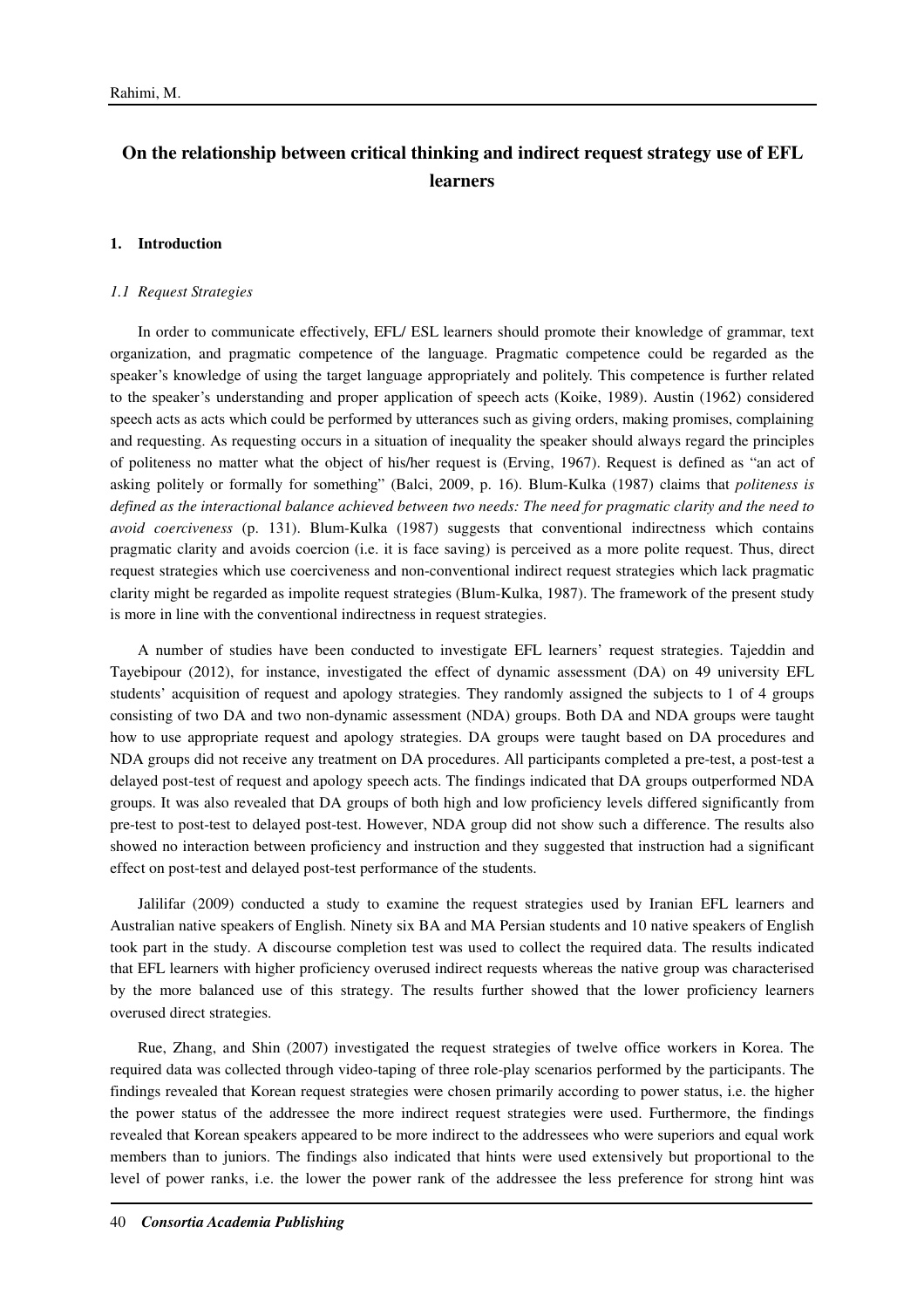displayed.

Umar (2004) compared the request strategies used by advanced Arab learners of English and the request strategies used by native speakers of English. Twenty Arab students at four universities and 20 British students at three universities took part in the study. For collecting the required data a discourse completion test was used. The results suggested that the two groups adopted similar strategies when addressing their requests to equals or people in higher positions. In such cases the subjects heavily relied on conventionally indirect strategies. The results also suggested that Arab students showed more direct request strategies than their British counterparts when their requests were addressed to people in lower positions. The results revealed that the native speakers of English used more semantic and syntactic modifiers than their Arab counterparts, and as a result, their requests sounded more polite and tactful. The investigator attributed this to the linguistic superiority of the native speakers.

Memarian (2012) examined Iranian graduate students' use of requestive head act strategies in terms of two factors of degree of familiarity and social power. The study further aimed at determining any signs of pragmatic transfer from the first language to the second language and investigated the pragmatic competence of Iranian graduate students regarding this specific speech act. One hundred university students participated in the study. Discourse completion test was used to collect the required data. The findings indicated possible signs of transfer from the first language to the second language. The results also showed evidence on the development of interlanguage by Iranian graduate students. With regard to the two factors of social power and degree of familiarity, Iranian learners were found to need more education on the choice of strategies used, because they employed strategies similar to the ones used by native speakers of Persian rather than to those used by the British native speakers. With regard to the choice of strategies, preparatory strategy was the strategy most frequently used by Iranian graduate students.

Sofwan and Rusmi (2011) investigated the request strategies used by non-native speakers of English. The purpose was to examine the social variables of power, distance and rank of imposition in choosing the request strategies. Ten male and ten female English teachers of junior high schools took part in the study. Oral discourse completion test was used to collect the data. The results indicated that most of the teachers used conventionally indirect strategies followed by direct strategies and non-conventionally indirect strategies. The results further indicated that the higher the rank of imposition the more indirect request strategies were use. In addition, Blum-Kulka (1987) investigating the Hebrew and English native speakers' perceptions of the indirect and polite requests, found that the indirect and polite requests were perceived as different from each other. Therefore, the speakers' indirect request strategies were not necessarily perceived as polite.

Shahrokhi (2012) conducted a study to investigate how request speech acts were formulated with regard to the face needs of Persian male native speakers. Discourse completion test was used to collect the required speech acts. The results resulted in the categorisation and tabulation of universal and culture-specific request strategies performed by Persian male speakers. The findings further proposed that as far as request speech acts were concerned Persian males' linguistic choice was affected by contextual variables. In addition, Tan and Farashaiya (2012) examined the effect of explicit instruction of formulaic politeness strategies on the use of requests of 50 Malaysian undergraduate students. An open-ended discourse completion test, a listening test and an acceptability test were used to collect the data. The results indicated a positive effect of teaching formulaic politeness strategies on Malaysian undergraduate students' use of requests.

Malaz, Rabiee, and Ketabi (2011) investigated the request strategies used by Persian EFL learners. Moreover, they investigated the effects of pragmatic instruction on the participants' noticing constrained by different types of treatment tasks. Thirty learners were divided into two instructional conditions, i.e. a form-comparison condition and a form-search condition. For collecting the data discourse completion test was used to find the request strategies used by each group in pre-tests and post-tests. The data were examined with regard to the extent to which the learners had noticed the appropriate manner of request realisation in English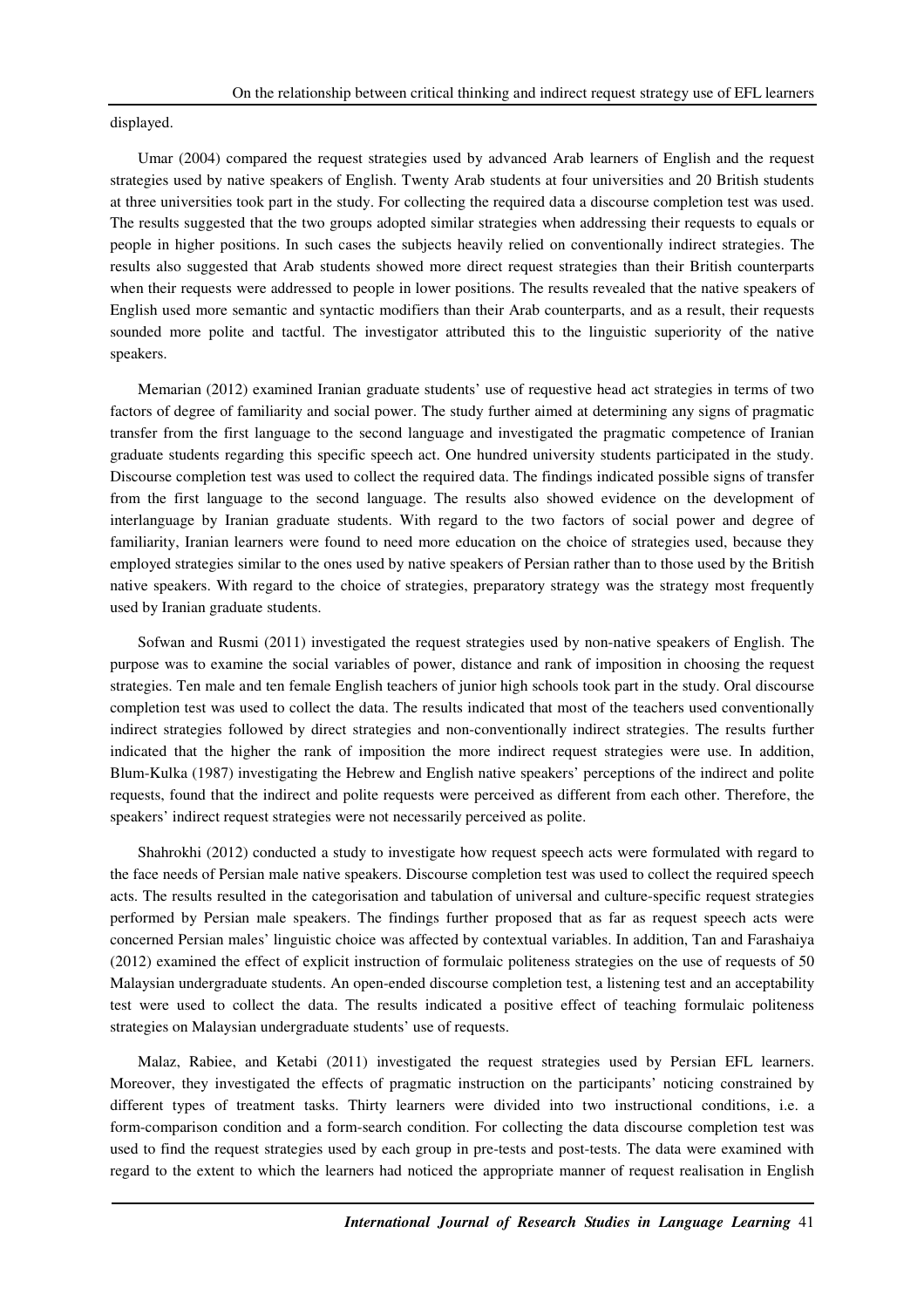and were further compared with the post-test. The results indicated that during the treatment most of the learners noticed the target request forms in the form-comparison condition in comparison to/with the form-search condition.

Economidou-Kogetsidis (2013) conducted a study to investigate whether the written requests of the discourse completion test are similar to naturally occurring requests in a situation where somebody is talking on the telephone. They investigated the degree of directness, internal modification and request perspective. The findings indicated that there were significant differences between the requests of the discourse completion test and naturally occurring requests. The findings further indicated that these two types of requests followed similar trends in terms of directness and lexical modification. Mohammadi and Tamimi Sa'd (2013) revealed that Iranian EFL learners relied on positive and negative politeness when they use requests. They found that native speakers perceived most of the Iranian EFL learners' requests as partially polite rather than entirely polite or impolite. Moreover, they indicated that some elements that could contribute to the politeness of Iranian EFL learners' requests were *level of directness, use of certain semantic formulas, honorifics and in-group markers and lack of pre-requests* (p. 37).

Takahashi (1992) indicated that indirect request strategies were transferable for some contexts but not for other contexts. As some factors such as familiarity, gender and social status were tightly controlled, it was revealed that some contextual factors other than the aforementioned variables played a prominent role in the transferability of indirect request strategies. Those contextual factors may include the content of the situations and/or request imposition. Similarly, Anani Sarab and Alikhani (2015) revealed that Iranian EFL learners' awareness and production of request strategies were developed through instruction. Blum-Kulka and Olshtain (1984) maintain that the realisation of speech acts originate from three kinds of variability: the situational variability (i.e. variations across social constraints), the cross-cultural variability (i.e. variations across socially differentiated situations) and the individual variability (e.g. age, sex, level of education).

#### *1.2 Critical Thinking*

A wide range of definitions have been suggested for critical thinking. In the present study the conception of critical thinking was more in line with the definitions of Wang (2009), Davidson (1998) and Facione (2011). Wang (2009) considers critical thinking as reflective and reasonable thinking. Davidson (1998) claims that critical thinkers interpret, analyse, evaluate and infer whatever they encounter. As Facione (2011) put it,

*We understand critical thinking to be purposeful, self-regulatory judgment which results in interpretation, analysis, evaluation, and inference, as well as explanation of the evidential, conceptual, methodological, criteriological, or contextual considerations upon which that judgment is based. CT is essential as a tool of inquiry. As such, CT is a liberating force in education and a powerful resource in one's personal and civic life. While not synonymous with good thinking, CT is a pervasive and self-rectifying human phenomenon. The ideal critical thinker is habitually inquisitive, well-informed, trustful of reason, open-minded, flexible,*  fair-minded in evaluation, honest in facing personal biases, prudent in making judgments, *willing to reconsider, clear about issues, orderly in complex matters, diligent in seeking relevant information, reasonable in the selection of criteria, focused in inquiry, and persistent in seeking results which are as precise as the subject and the circumstances of inquiry permit. Thus, educating strong critical thinkers means working toward this ideal. It combines developing CT skills with nurturing those dispositions which consistently yield useful insights and which are the basis of a rational and democratic society* (p. 27).

A number of studies have been conducted to investigate critical thinking in the field of education. Rezaee, Farahian, and Ahmadi (2012) suggested that critical thinking had a significant effect on functioning in education. McBride and Bonnette (1995) claimed that in order to sufficiently structure the learning environment, the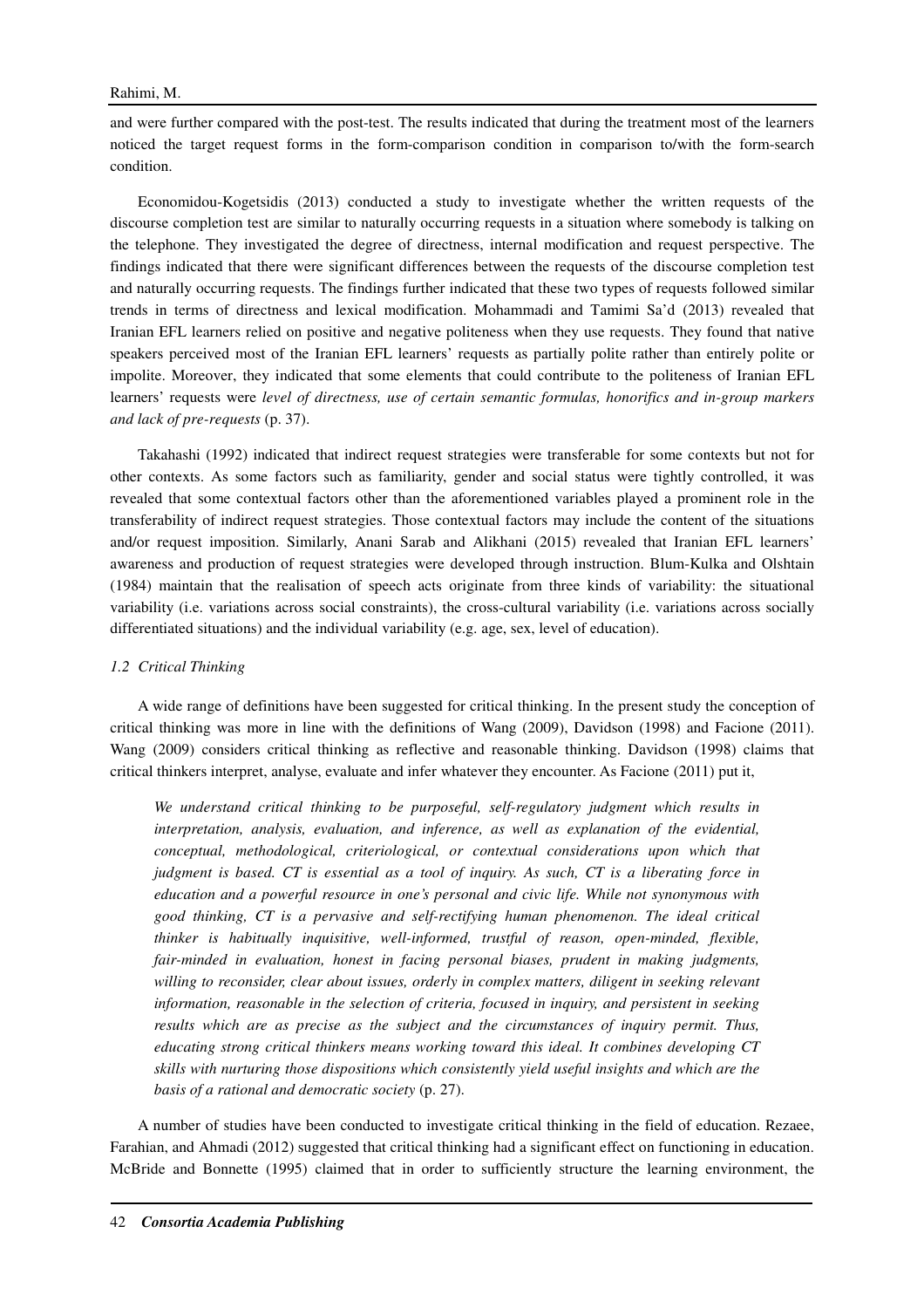teachers should apply and foster critical thinking. In a similar vein, Soodmand Afshar, Rahimi, and Rahimi (2014) found a significant correlation between critical thinking and academic achievement of Iranian EFL learners. Additionally, critical thinking strongly predicted academic achievement. They also found a significant correlation between critical thinking and autonomy, but critical thinking did not correlate with instrumental motivation.

Niu, Behar-Horenstein, and Garvan (2013) investigating the effect of instructional interventions on students' critical thinking skills, found that instructional interventions had a significant effect on students' critical thinking skills. They proposed that students' critical thinking was crucial for their higher education. Similarly, Soodmand Afshar and Rahimi (2014) indicated that critical thinking significantly correlated with emotional intelligence and speaking ability of Iranian EFL learners. Furthermore, they indicated that critical thinking strongly predicted speaking ability. The findings imply that EFL learners with a high level of critical thinking are more capable in speaking. Dewey (1933) claimed that critical thinking was quite similar to reflective thinking. He proposed that reflective thinking was a part of critical thinking. He further claimed that reflective thinking was regarded as making judgements about events. As King and Kitchener (1994) pointed out, reflective thinking contains seven developmental stages with reflective judgment in its highest stage. They suggest that people with reflective judgment acknowledge that there is no right answer and they disagree with the best solution of a dilemma. They further propose some adult learners with great wisdom have reflective judgment.

Brabeck (1983) investigated the relationship between critical thinking and adult intellectual development described as reflective judgment. The participants' critical thinking scores were matched on high and low extremes and were compared with their scores on the reflective judgment interview. The findings indicated that students at higher educational levels obtained higher scores on the reflective judgment measure. The findings also revealed that students with higher critical thinking skills outperformed their low critical-thinking counterparts on the reflective judgment interview. In a similar vein, Dwyer, Hogan and Stewart (2015) found that critical thinking disposition had a significant effect on reflective judgement performance. Hence, adult learners' critical thinking and reflective judgment should be highly regarded in adult education.

Soodmand Afshar and Rahimi (2015) investigated the relationship among reflective thinking, emotional intelligence, and speaking ability of 150 EFL university students. They indicated that reflective thinking and emotional intelligence significantly and positively predicted speaking ability. Furthermore, among the components of emotional intelligence, reality testing (i.e. the ability to figure out the relationship between what is emotionally experienced and what objectively exists) significantly predicted speaking ability, and self-actualisation (i.e. the ability to be aware of one's potential capabilities and to do what one can do) significantly predicted reflective thinking. Saadé, Morin, and Thomas (2012) conducted a study to investigate critical thinking in a virtual learning environment. They conducted a web-based course to determine the parts of the course that critical thinking was perceived to occur. They adopted two categories of learning modules for the course, namely resources and interactive components. For collecting the required data the ART scale was used to measure critical thinking subjectively. The findings revealed that the students perceived interactivity to be critical-thinking-oriented.

Liaw (2007) conducted a study to examine the effectiveness of promoting EFL learners' critical thinking skills by a content based approach. Two groups of junior high school students took part in the study. The required data was collected through a critical thinking assessment, class assignments and a teacher-constructed language proficiency test. The findings revealed that critical thinking and content area knowledge simultaneously increased. Ganapathy and Kaur (2014) claimed that higher order thinking skills stimulated the ESL learners' analysis, evaluation and creative thought in and outside the classroom. Furthermore, they indicated that higher order thinking skills could enhance ESL learners' writing ability and interest in ESL writing lessons. Khatib and Shakouri (2012) proposed that critical thinking could be developed through literature reading. They claimed that *its cultural load, structural complexity and non-normative use of language as claimed, is exactly what can be employed to enrich language teaching and learning experiences, and enhance critical thinking* (p.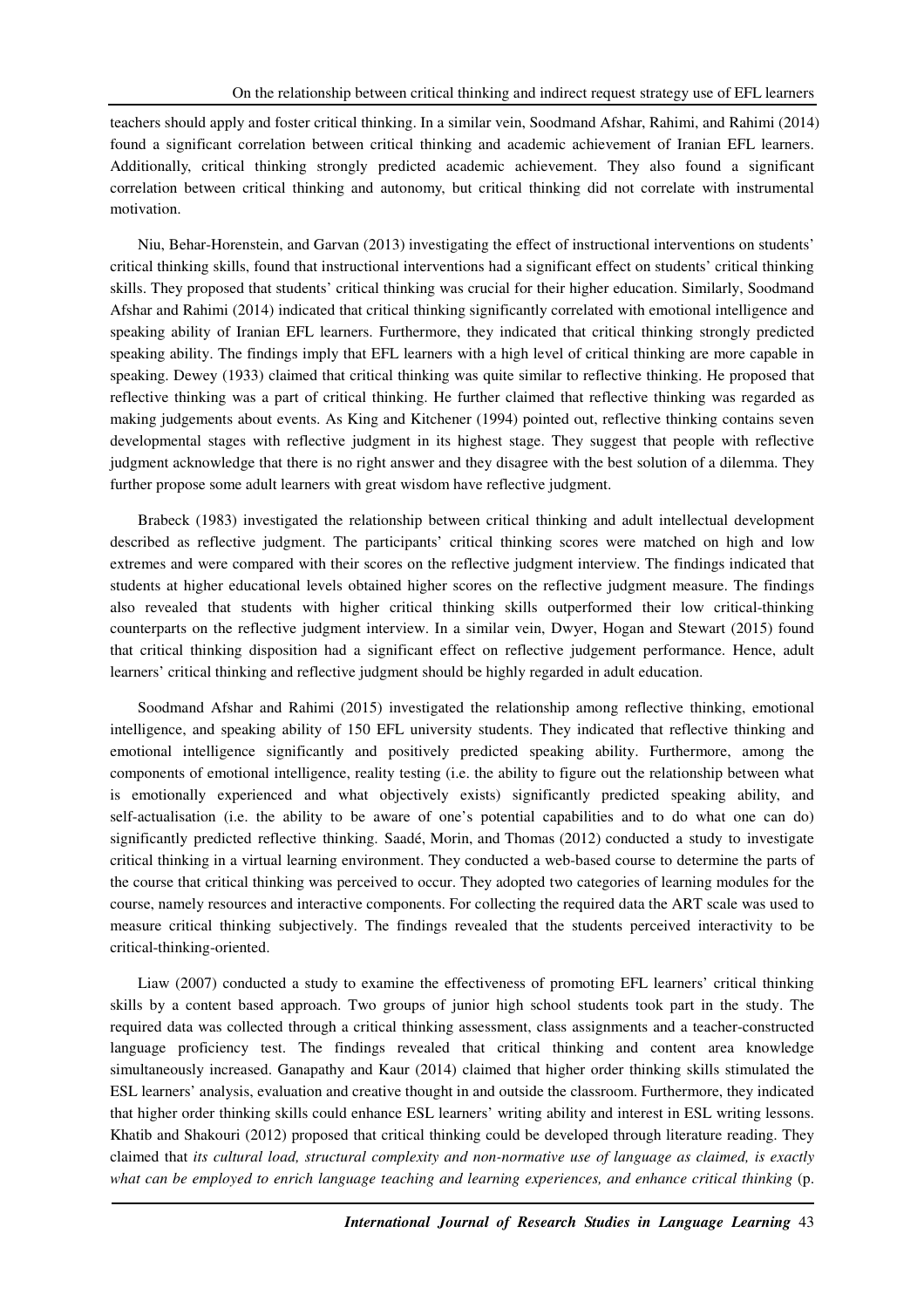107).

Nikou, Bonyadi, and Amirikar (2015) using the California critical thinking test (form B), found a positive relationship between critical thinking skills and 140 Iranian EFL learners' writing quality. Fahim and Mirzaii (2013) indicated that writing instruction and dialogic critical thinking (i.e. the engagement of learners in dialogue) positively and significantly influenced Iranian EFL learners' argumentative writing. Nasirahmadi (2014) found a positive and significant correlation between critical thinking and Iranian EFL learners' reading comprehension. Furthermore, he indicated that critical thinking strongly predicted the learners' success or failure in the IELTS academic reading section. Lloyd and Bahr (2010) found that students did not perceive critical thinking in different ways and that this might not limit their achievement as a critical graduate attribute. They suggested that both academics and students substantively perceived similar definitions and understandings of critical thinking.

van Gelder (2001) claimed that in order to improve critical thinking in students, teachers should use educational technologies. He proposed that critical thinking was highly valued but difficult to teach effectively. He introduced the *Reason! Able* software developed at the University of Melbourne as part of a general method aimed at enhancing critical thinking skills. He claimed that students who used *Reason! Able* software appeared to make dramatic gains in critical thinking skills. Demirhan, Beşoluk, and Önder (2011) investigated the grades of 60 pre-service science teachers. They used the California critical thinking disposition inventory and concluded that while the pre-service science teachers' critical thinking disposition decreased their cumulative grade point averages increased over the years. Mejia and Molina (2007) assumes that the classroom triggers and promotes critical autonomous thinking in students and this ability might be applied to other contexts.

Myers and Dyer (2006) conducted a study to determine the influence of student learning style on critical thinking. The participants were 135 students studying at the University of Florida. Their results showed that there was no difference between the critical thinking of males and females. They found that students with deeply embedded abstract-sequential learning style preferences had significantly higher critical thinking ability. They further suggested that there was no difference in critical thinking ability of students of other learning styles. In addition, they claimed that if abstract-sequential learners were inherently adept at thinking critically, there would be no need for teachers to focus intently on teaching strategies that addressed this learning style. Additionally, they found that in contrast with abstract-sequential learners, concrete-sequential, abstract-random and concrete-random learners might need additional attention through instructional methods and techniques that could enhance their critical thinking skills.

Lun, Fischer, and Ward (2010) examining the possible differences in critical thinking between Asian and New Zealand European students, found that that New Zealand European students performed better on critical thinking skills than Asian students. They suggested that English proficiency might explain these differences. The findings further revealed that Asian students relied more on dialectical thinking to solve critical thinking problems. Furthermore, they found that culture had an influence on critical thinking skills. Yang (2012) conducted a study to investigate the transfer of critical thinking skills and dispositions from pre-service teacher training to classroom practice and student achievement. The participants of the study were two 7th and two 8th grade classes. These two classes were randomly assigned as experimental and comparison groups. In the experimental group critical thinking skills were integrated into the instruction and in the comparison group the traditional way of instruction was applied. The findings suggested that the teachers successfully developed and fostered the students' critical thinking skills and dispositions in the integrated instruction and further improved the students' achievement.

Birjandi and Alizadeh (2012) investigated critical thinking skills in three English textbooks of Top notch, Interchange, and English files series which were widely taught in different language institutes in Iran. They found that among the critical thinking skills analysis, induction, and evaluation were included weakly and deduction was used moderately. Manalo, Kusumi, Koyasu, Michita, and Tanaka (2013) investigated the effect of some culture-related factors on the critical thinking use of 363 undergraduate university students from Kyoto and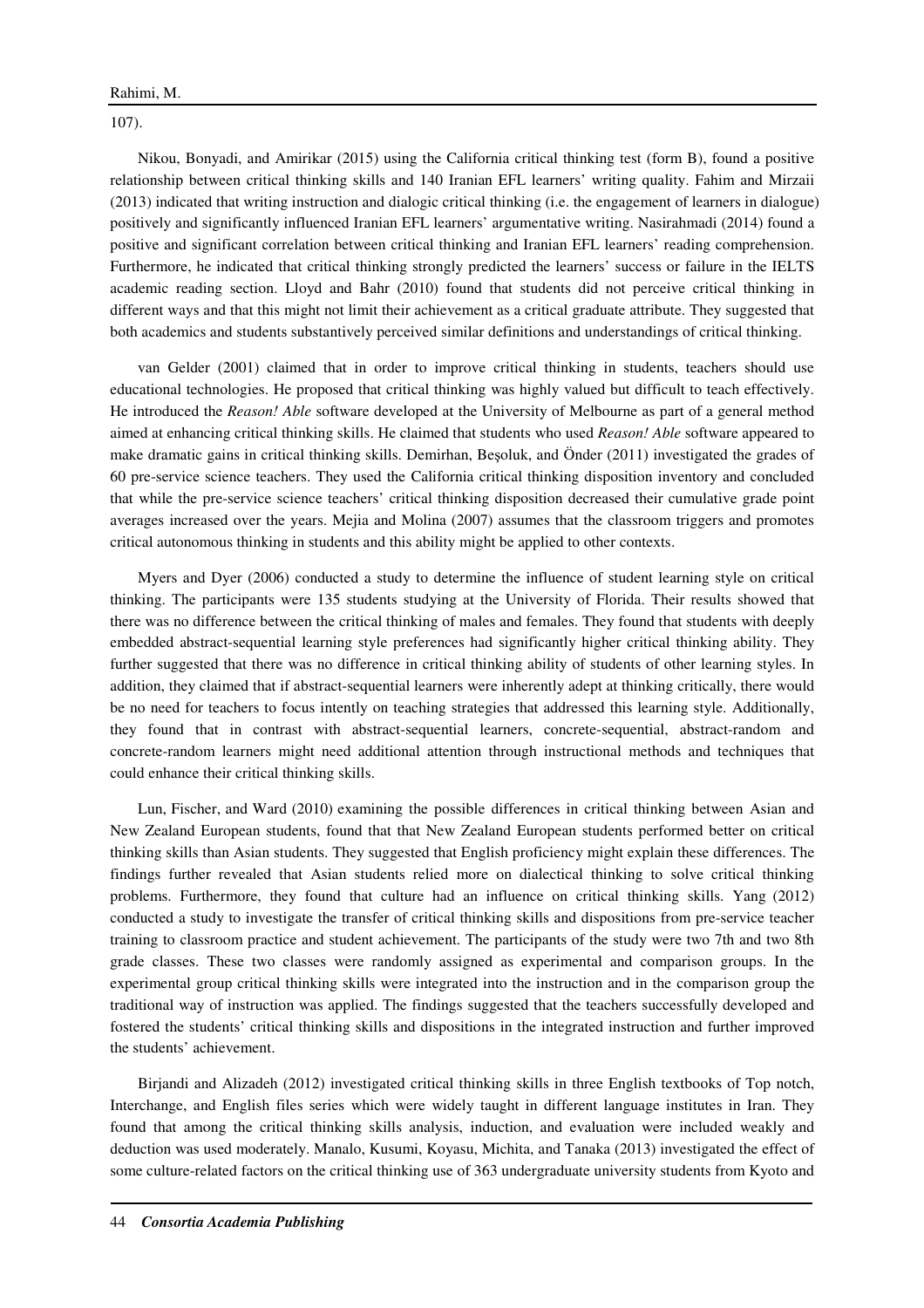Okinawa in Japan, and Auckland in New Zealand. They indicated that some culture-related factors such as self-construal (i.e. independence or interdependence), regulatory mode, and self-efficacy had significant effect on the students' critical thinking use. Furthermore, they revealed that there was no difference between the groups on measures of critical thinking use.

Paton (2011) conducted a study to investigate Asian students' critical thinking and English as an academic lingua franca. He undertook some interviews with both postgraduate and undergraduate students in three major universities in China and one in India to find their perceptions of critical thinking and English as an academic lingua franca. He found that there was a significant level of understanding of critical thinking and its relationship to English as an academic lingua franca. He also found that critical thinking was part of the framework of humanity not an attribute related to one's nationality or culture.

## *1.3 Purpose of the Study*

As the above literature suggests critical thinking and the use of request strategies seem to be important factors in EFL learning. However, it remains unclear whether critical thinking has a positive, a negative or no relationship with EFL learners' indirect request strategy use. This study set out to investigate the relationship between EFL learners' critical thinking and indirect request strategy use, and also examined the amount of the dependent variable (i.e. indirect request strategy use) that could be accounted for by the independent variable (i.e. critical thinking). Therefore, the following research questions were addressed:

- $\triangleright$  Is there any significant relationship between EFL learners' critical thinking and their indirect request strategy use?
- Does critical thinking significantly predict EFL learners' indirect request strategy use?

### **2. Methodology**

#### *2.1 Participants*

One hundred EFL learners were selected as the participants of the study. The study was carried out in several private language institutes in Sanandaj, Iran. In order to control the proficiency level of the participants, only advanced EFL learners (as determined by the principles of the institutes) were selected. They were adult EFL learners above 18.

#### *2.2 Instruments*

The critical thinking skills test is labelled "The California Critical Thinking Skills Test form B" developed by Facione and Facione (1993). There are 34 multiple choice questions each with one correct answer. The CCTST includes five areas of evaluation, inference, analysis, inductive reasoning and deductive reasoning. Facione, Facione, Blohm, Howard, and Giancarlo (1998) found this test and its subscales enjoyed acceptable reliability of 0.78 (calculated through KR-20). Furthermore, they found that the test measured precisely what it purported to measure (i.e. construct validity).

The English Discourse Completion Test adopted from Rose (1994) was applied to assess the request strategies (i.e. direct and indirect request strategies) of the learners. There are eight situations described in the test. The learners were required to read the description of each situation and write down what they would say in that situation. To ensure the validity of the EDCT, it was pilot tested with 50 EFL learners. Kaiser-Meyer-Olkin (KMO) index was 0.85 which was adequate. Bartlett's Test of Sphericity was also significant which revealed significant correlation among the items of the EDCT. Furthermore, the EDCT was shown to enjoy a reliability index of 0.84 (calculated through Cronbach's Alpha consistency index).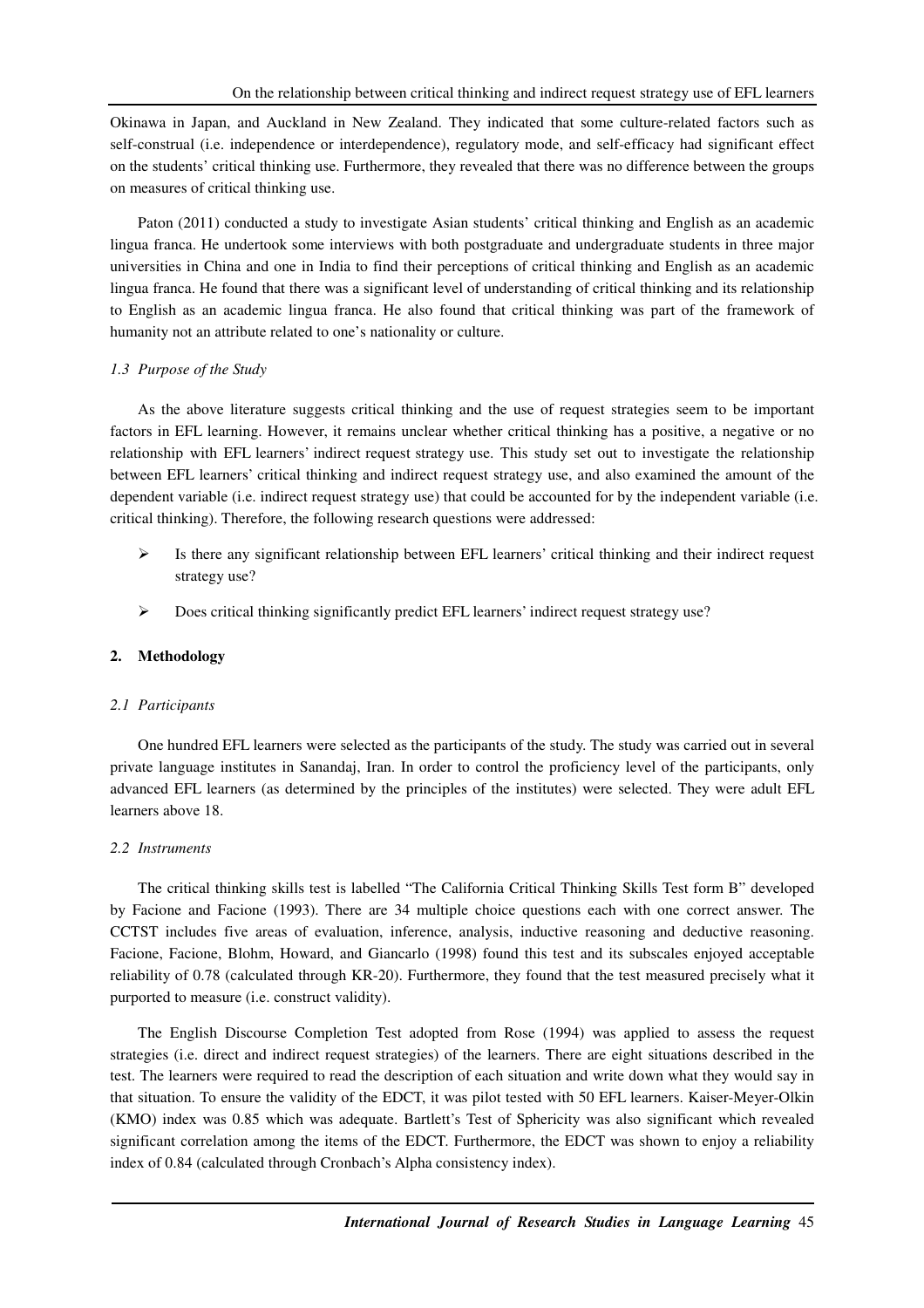#### *2.3 Procedures*

The California Critical Thinking Skills Test (CCTS) form B and the English Discourse Completion Test (EDCT) were given to the participants in two different sessions. The purposes and processes of answering the two tests were explained to the participants. The participants wrote down their names on both instruments. Then for CCTS, they chose the options they thought were the right ones and for EDCT, in each situation they wrote down a sentence in the form of request which they thought was appropriate for the situation.

## *2.4 Data analysis*

To find out any possible relationship between critical thinking and EFL learners' indirect request strategy use, a Pearson product-moment correlation analysis was run. A linear regression analysis was further carried out to investigate whether critical thinking had any contribution to and/or it was a significant predictor of EFL learners' indirect request strategy use.

## **3. Results**

Having collected the data through the two research instruments, namely the California Critical Thinking Skills Test (CCTST) form B developed by Facione and Facione (1993) and the English Discourse Completion Test (EDCT) adopted from Rose (1994), the researcher analysed the data using a Pearson product-moment correlation analysis and a linear regression analysis. To investigate whether there is any significant relationship between EFL learners' critical thinking and their indirect request strategy use, a Pearson product-moment correlation was run. The results are summarised in Table 1:

## **Table 1**

*Pearson Product-Moment Correlation, Investigating the Relationship between EFL Learners' Critical Thinking and their Indirect Request Strategy Use* 

|                   |                     | Indirect request strategy use |
|-------------------|---------------------|-------------------------------|
|                   | Pearson correlation | .532                          |
| Critical thinking | $Sig. (2-tailed)$   | .000                          |
|                   |                     | 100                           |

As shown in Table 1, critical thinking significantly correlated with EFL learners' indirect request strategy use. To investigate whether critical thinking significantly predicts EFL learners' indirect request strategy use, linear regression analysis was run. The results are summarised in Tables 2, 3, and 4. First, Table 2 indicates the simple correlation coefficient and the adjusted and unadjusted correlations of critical thinking with EFL learners' indirect request strategy use.

#### **Table 2**

*Model Summary, Investigating the simple Correlation Coefficient, the Adjusted and Unadjusted R of Critical Thinking with Indirect Request Strategy Use* 

|     |             | uare   | ٠t٢<br>mate<br>the<br>⊦rr∩f<br>$\sim$ $\sim$<br>N1<br>.<br>$\sim$ $\sim$ $\sim$ |  |
|-----|-------------|--------|---------------------------------------------------------------------------------|--|
| ے ت | ററ<br>ت ن∠. | $\sim$ | 2004                                                                            |  |

As the results in Table 2 show, the simple correlation coefficient (R), between the predictor (i.e. critical thinking) and the dependent variable (i.e. indirect request strategy use) is 0.53 ( $R^2$  = 0.28) and it indicates a high degree of correlation. In addition it shows that the adjusted R squared is 0.27. It indicates that 27% of the variance in the indirect request strategy use of participants can be predicted from their critical thinking. In Table 3 the significance of the linear regression analysis was corroborated.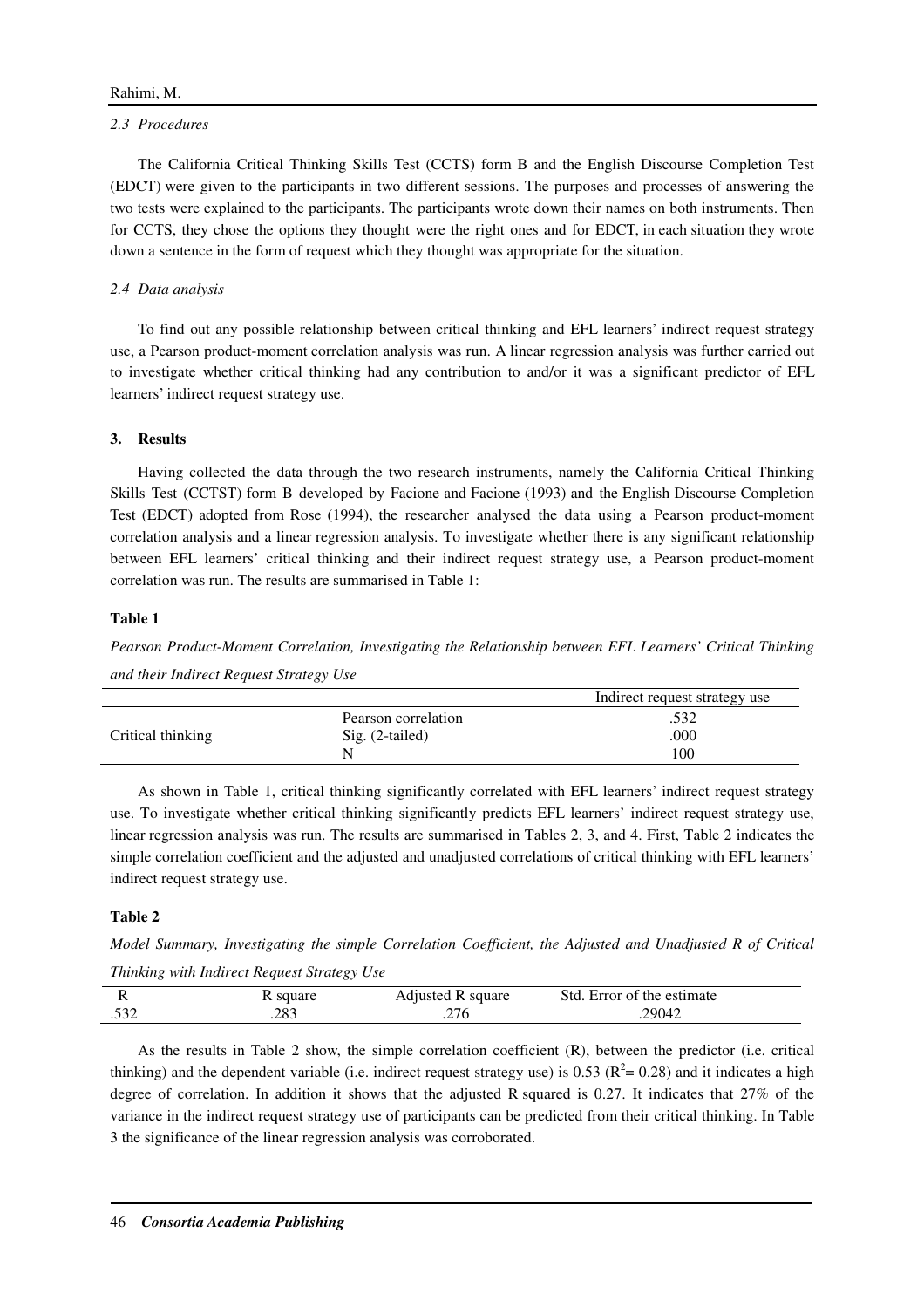|            | $\cdot$ |                |           | ◡           |        |      | ◡ |
|------------|---------|----------------|-----------|-------------|--------|------|---|
|            |         | Sum of squares | df        | Mean square |        | Sig. |   |
| Regression |         | 3.267          |           | 3.267       | 38.729 | .000 |   |
| Residual   |         | 8.266          | 98        | .084        |        |      |   |
| Total      |         | 1532           | <b>QQ</b> |             |        |      |   |

| ANOVA, Investigating the Prediction of Indirect Request Strategy Use of the EFL Learners' Critical Thinking |  |  |  |  |
|-------------------------------------------------------------------------------------------------------------|--|--|--|--|
|-------------------------------------------------------------------------------------------------------------|--|--|--|--|

As shown in Table 3, the regression equation explained a significant portion of the variability in the EFL learners' indirect request strategy use from the variability in their critical thinking. Table 4 shows the amount of contribution of critical thinking to the dependent variable (i.e. EFL learners' indirect request strategy use).

#### **Table 4**

**Table 3** 

*Linear Regression, Investigating the Predictive Power of Critical Thinking for the EFL Learners' Indirect Request Strategy Use* 

|                   | Unstandardized coefficients |               | Standardised coefficients |                   |      |  |
|-------------------|-----------------------------|---------------|---------------------------|-------------------|------|--|
|                   |                             | Std.<br>Error | Beta                      |                   | 512  |  |
| Critical thinking | 2.258                       | .363          | こつつ<br>ے ب                | $\sim$ 0.0 $\sim$ | .000 |  |

As the results of linear regression analysis indicate, critical thinking was a significant and strong predictor of EFL learners' indirect request strategy use.

#### **4. Discussions**

Examinations of how EFL learners' critical thinking relates to their indirect request strategy use are rare. To address this issue the present study sought to investigate the possible relationship between critical thinking and EFL learners' indirect request strategy use. The results revealed significant relationship between the two variables. The results further revealed that critical thinking could strongly predict EFL learners' indirect request strategy use. It was revealed that the learners who received a high score in the CCTST had a high score in the EDCT (i.e. used more conventional indirect requests), those who received a low score in the CCTST, had a low score in the EDCT (i.e. used non-conventional indirect requests and/or direct requests). As a result critical thinking was assumed to significantly correlate with and predict EFL learners' indirect request strategy use.

Following Wang (2009), critical thinking ability could be assumed as the ability to think reflectively and reasonably. In line with Wang (2009), Ghaemi and Taherian (2011) claimed that learners who thought critically asked appropriate questions, collected relevant information and by logical reasoning came to reliable conclusions. Similarly, Sahamid (2014) proposes that critical thinkers give more reasons and justify their claims in supporting an argument. Furthermore, following Brown and Levinson (1987), higher levels of indirectness may result in higher levels of politeness. As a result, it might be assumed that EFL learners who frequently use polite and indirect request strategies would first analyse their thought about a request strategy and then select an indirect request strategy. Additionally, it might be proposed that making the indirect requests by EFL learners is motivated by the need to think critically and/or it might be assumed that EFL learners who think reflectively and reasonably may use more polite and indirect request strategies.

The learners with high levels of critical thinking are supposed to challenge almost everything they encounter and they express their disapproval and doubt by asking more questions (Davidson, 1998). Wang (2009) proposes that these learners have the inclination to freely express their own ideas; they demonstrate the interrelationships among the ideas and generate higher levels of thinking. It could be suggested that the learners who ask more questions and challenge almost everything they encounter use more polite and indirect request strategies when using English as a foreign and target language.

Facione (2011) proposes that the ideal critical thinkers are habitually inquisitive (i.e. they ask too many questions and try to find out too many details about their questions), well-informed (i.e. they are highly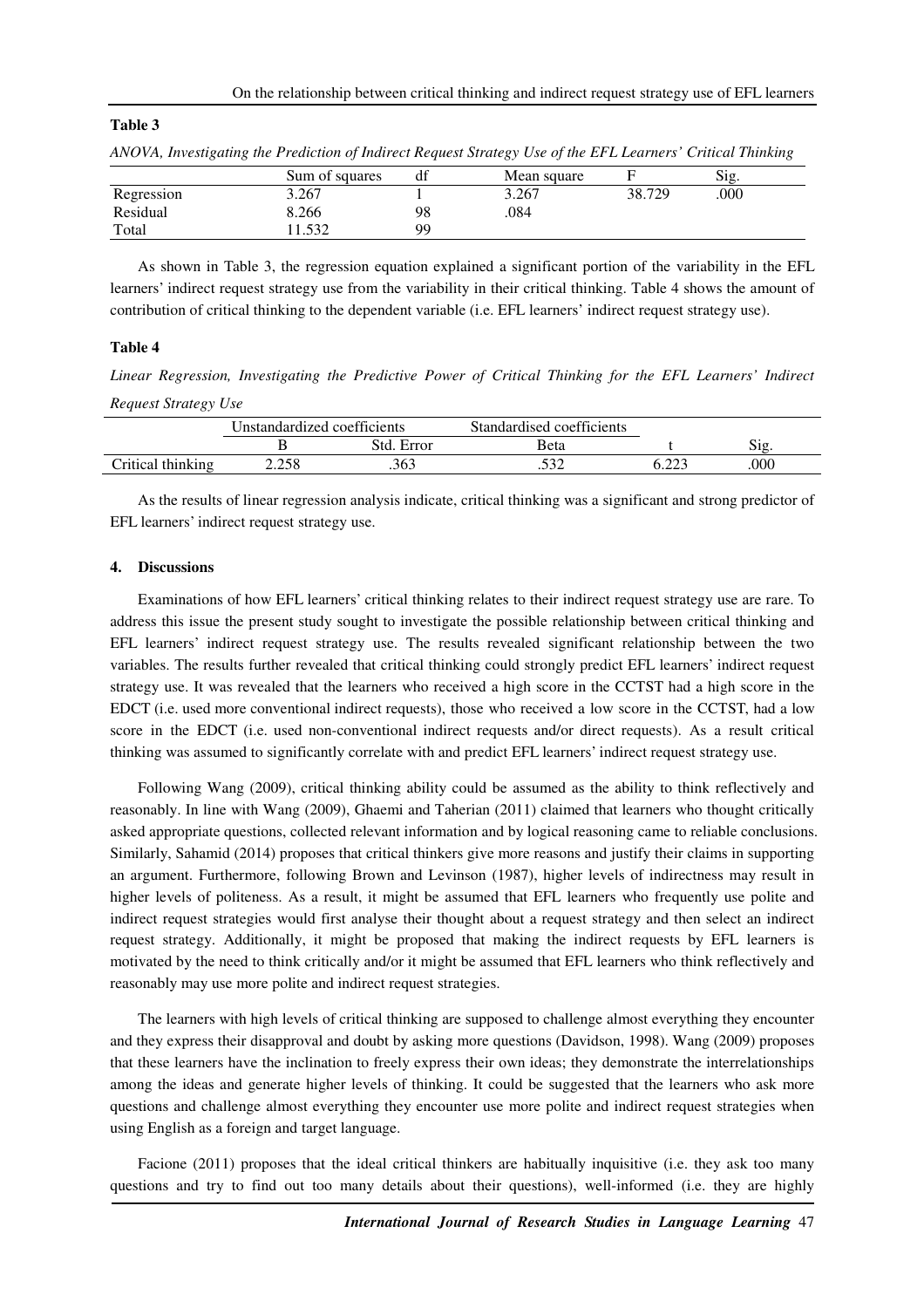competent about one particular subject or many subjects), open-minded (i.e. they care about other people's ideas and opinions), prudent in making judgements (i.e. they form an opinion after thinking carefully about it). Therefore, following the claims of Facione (2011) and based on the findings of the present study it could be suggested that EFL learners with an ideal critical thinking are more willing to use indirect request strategies when they make their enquiries, they know a lot about choosing and using the indirect request strategies and simultaneously very meticulous about their addressee's opinions and ideas.

Soodmand Afshar and Rahimi (2014) indicated that critical thinking strongly predicted the learners' speaking ability. In line with the findings of the present study, the aforementioned finding of Soodmand Afshar and Rahimi (2014) might indicate that EFL learners with a high level of critical thinking (as they are more competent in speaking) by applying the indirect request strategies can speak with their interlocutors as much as is needed to make all their enquiries, think about all the responses painstakingly, interpret them and finally evaluate how helpful, useful and successful they were.

In order to request politely or formally for something EFL learners with a high level of critical thinking try to analyse, interpret, evaluate and draw conclusions inductively and deductively. EFL learners who think critically possess higher-level thinking skills. Accordingly, they are more able to think deeply, analyse the situation and between a direct and an indirect request choose the more polite and formal one (i.e. indirect request). Therefore, critical thinkers might be assumed to be more courteous and tactful speakers and do not bore their interlocutors by asking a lot of questions since they use indirect request strategies that might maintain the conversation or discussion for a long period of time.

As Blum-Kulka (1987) pointed out, conventional indirectness in requests is pragmatically clear and concerns about face saving constraints, therefore, it can be considered more polite. However, the illocutionary acts might be perceived as lacking politeness if they are highly indirect, which might not be regarded as pragmatically clear (Blum-Kulka, 1987). As a result, critical thinkers who have a high level of speaking ability can involve others in their discussions by caring about face saving constraints and using pragmatically clear language. Rue et al. (2007) point out that the higher the power status of the person one is speaking to/with the more indirect request strategies are used. EFL learners might need to use more indirect request strategies to communicate with their teachers who have a higher power status and make all their enquiries. Critical thinkers who are competent enough in using indirect request strategies (as was found in the present study) might be more able to establish and control such a communication. Hence, EFL learners who are highly competent in critical thinking might be assumed as more active and successful learners in the classroom (Soodmand Afshar & Rahimi, 2014; Soodmand Afshar et al., 2014; Yang, 2012).

#### **5. Conclusions and Implications**

The findings of the study revealed that critical thinking and indirect request strategy use of EFL learners were significantly correlated. The study also found that critical thinking significantly predicted EFL learners' indirect request strategy use. The findings of the study could benefit EFL teachers, learners, material developers, and textbook designers. As in some EFL teaching and learning contexts teachers are the only authorities to conduct and run the class, and learners are more passive and reluctant in asking questions and solving their own problems, it behoves EFL teachers to teach and promote EFL learners' critical thinking, as a result the EFL learners can use their higher-order thinking skills to ask more questions and solve their own problems. EFL teachers can encourage the critical thinking in EFL learners who are already competent in thinking critically, as a result the indirect request strategy use of EFL learners might be increased dramatically. In addition, they can use some techniques in teaching methods and promote critical thinking in EFL learners who are not competent enough in thinking critically, whereupon the EFL learners might become more capable in using indirect request strategies which is considered polite rather than using direct request strategies which might be perceived less polite or impolite. EFL learners can also benefit from the findings of the study. EFL learners with a high level of critical thinking might prefer to use more indirect request strategies which are more polite and formal. Material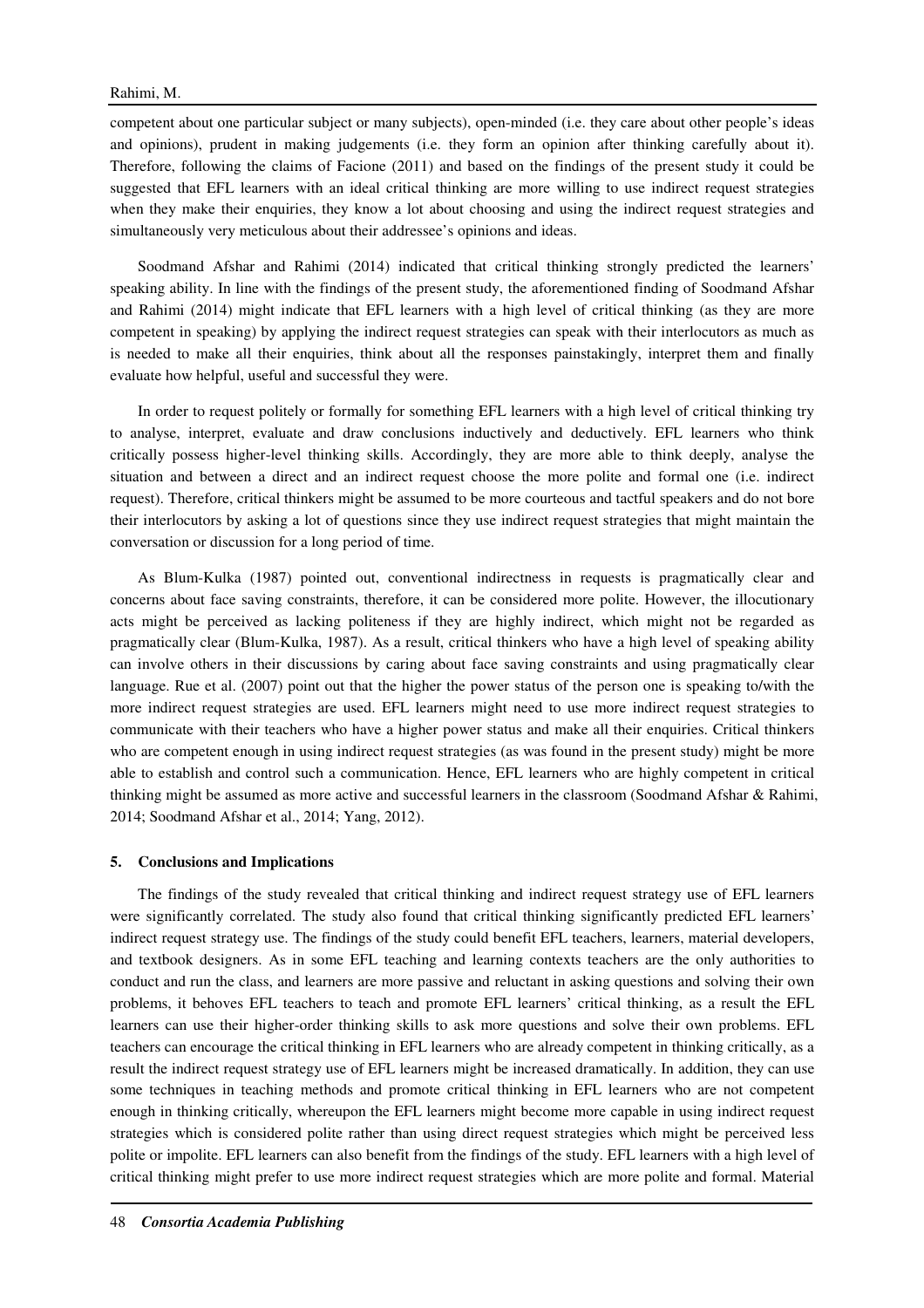developers and textbook designers could develop some techniques in the EFL learners' materials and textbooks to promote EFL learners' critical thinking and further enhance their abilities in using indirect request strategies. They can include higher-order thinking skills such as critical thinking skills in different exercises and tasks and other sections of the textbooks.

*Acknowledgements*: The researcher would like to thank the institutes in Sanandaj for their significant contribution in the data collection. The researcher is also deeply indebted to the participants of the study who generously spent their time taking the two tests.

## **6. References**

- Anani Sarab, M. R., & Alikhani, S. (2015). Pragmatics instruction in EFL context: A focus on requests. *International Journal of Research Studies in Language Learning*, *5*(1), 1-14. http://dx.doi.org/10.5861/ijrsll.2015.1083
- Austin, J. (1962). How to do things with words. In A. Jaworski, & N. Coupland (Eds.), *The discourse reader* (pp. 63-75). New York: Routledge.
- Balci, B. (2009). *A comparative study on the performance of the requests and apologies by Turkish and American teenagers: A pragmatic competence point of view*. Masteral thesis. Adana: University of Cukurova.
- Birjandi, P., & Alizadeh, I. (2012). Manifestation of critical thinking skills in the English textbooks employed by language institutes in Iran. *International Journal of Research Studies in Language Learning*, *2*(1), 27-38. http://dx.doi.org/10.5861/ijrsll.2012.100
- Blum-Kulka, S. (1987). Indirectness and politeness in requests: Same or different? *Journal of Pragmatics*, *11*(2), 131-146. http://dx.doi.org/10.1016/0378-2166(87)90192-5
- Blum-Kulka, S., & Olshtain, E. (1984). Requests and apologies: A cross-cultural study of speech act realization patterns. *Applied Linguistics*, *5*(3), 196-213. http://dx.doi.org/10.1093/applin/5.3.196
- Brabeck, M. M. (1983). Critical thinking skills and reflective judgment development: Redefining the aims of higher education. *Journal of Applied Developmental Psychology, 4*(1), 23-34. http://dx.doi.org/10.1016/0193-3973(83)90056-4
- Brown, P., & Levinson, S. C. (1987). *Politeness: Some universals in language usage.* Cambridge: Cambridge University Press.
- Davidson, B. W. (1998). A case for critical thinking in the English language classroom. *TESOL Quarterly*, *32*, 119-123. http://dx.doi.org/10.2307/3587906
- Demirhan, E., Beşoluk, Ş., & Önder, İ. (2011). The change in academic achievement and critical thinking disposition scores of pre-service science teachers over time. *Western Anatolia Journal of Educational Sciences*, 403-406.
- Dewey, J. (1933). *How we think* (Revised ed.). D.C. Heath, Boston.
- Dwyer, C. P., Hogan, M. J., & Stewart, I. (2015). The effects of argument mapping-infused critical thinking instruction on reflective judgement performance. *Thinking Skills and Creativity*, *16*, 11-26. http://dx.doi.org/10.1016/j.tsc.2014.12.002
- Economidou-Kogetsidis, M. (2013). Strategies, modification and perspective in native speakers' requests: A comparison of WDCT and naturally occurring requests. *Journal of Pragmatics*, *53*, 21-38. http://dx.doi.org/10.1016/j.pragma.2013.03.014
- Erving, G. (1967). *Interaction ritual: Essays on face to face behavior*. Chicago: Aldine Publishing Company.
- Facione, P. A. (2011). *Critical thinking: What it is and why it counts*. Millbrae, CA: California Academic Press.
- Facione, P. A., & Facione, N. C (1993). *The California critical thinking skills test: Form A and form B, test manual*. Millbrea, CA: Callifornia Academic Press.
- Facione, P.A., Facione N. C., Blohm, S., Howard, K., & Giancarlo, C. (1998). *The California critical thinking skills test manual*. Millbrae, CA: California Academic Press.
- Fahim, M., & Mirzaii, M. (2013). Improving EFL argumentative writing: A dialogic critical thinking approach.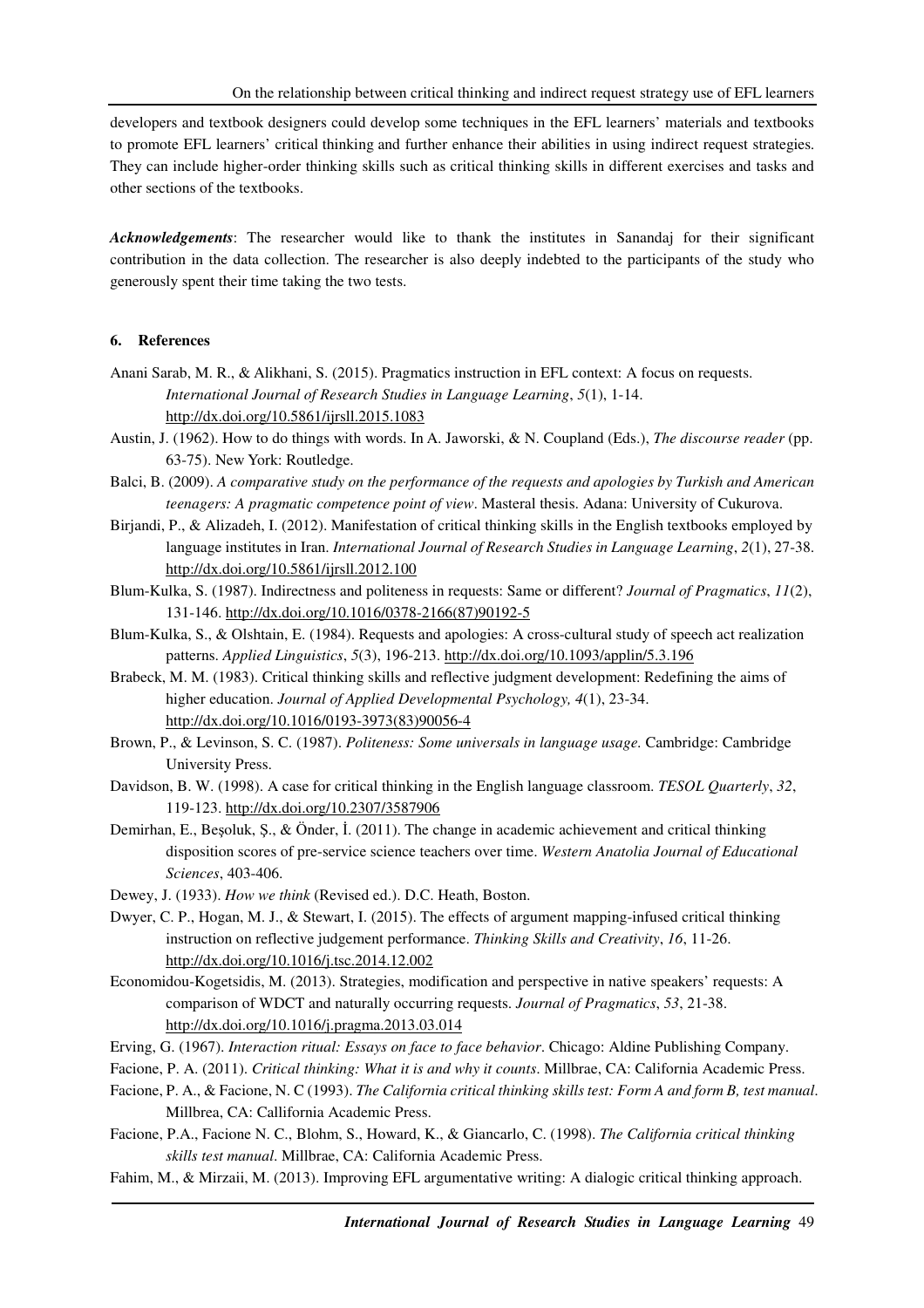*International Journal of Research Studies in Language Learning*, *3*(1), 3-20.

- Ganapathy, M., & Kaur, S. (2014). ESL students' perceptions of the use of higher order thinking skills in English language writing. *Advances in Language and Literary Studies*, *5*(5), 80-87.
- Ghaemi, H., & Taherian, R. (2011). The role of critical thinking in EFL teachers' teaching success. *MJAL*, *3*(1), 8-22.
- Jalilifar, A. (2009). Request strategies: Cross-sectional study of Iranian EFL learners and Australian native speakers. *English Language Teaching*, *2*(1), 46-61. http://dx.doi.org/10.5539/elt.v2n1p46
- Khatib, M., & Shakouri, N. (2012). Literature stance in developing critical thinking: A pedagogical look. *International Journal of Research Studies in Language Learning*, *2*(4), 101-108. http://dx.doi.org/10.5861/ijrsll.2012.154
- King, P. M., & Kitchener, K. S. (1994). *Developing reflective judgment: Understanding and promoting intellectual growth and critical thinking in adolescents and adults.* San Francisco: Jossey-Bass.
- Koike, D. A. (1989). Pragmatic competence and adult L2 acquisition: Speech acts in interlanguage. *The Modern Language Journal*, *73*, 279-289. http://dx.doi.org/10.1111/j.1540-4781.1989.tb06364.x
- Liaw, M. (2007). Content-based reading and writing for critical thinking skills in an EFL context. *English Teaching and Learning*, *31*(2), 45-87.
- Lloyd, M., & Bahr, N. (2010). Thinking critically about critical thinking in higher education. *International Journal for the Scholarship of Teaching & Learning*, *4*(2), 1-16.
- Lun, V. M. C., Fischer, R., & Ward, C. (2010). Exploring cultural differences in critical thinking: Is it about my thinking style or the language I speak? *Learning and Individual Differences*, *20*(6), 604-616. http://dx.doi.org/10.1016/j.lindif.2010.07.001
- Malaz, I., Rabiee, M., & Ketabi, S. (2011). The pragmatic instruction effects on Persian EFL learners' noticing and learning outcomes in request forms. *Journal of Technology of Education*, *5*(3), 187-193.
- Manalo, E., Kusumi, T., Koyasu, M., Michita, Y., & Tanaka, Y. (2013). To what extent do culture-related factors influence university students' critical thinking use? *Thinking Skills and Creativity*, *10*, 121-132. http://dx.doi.org/10.1016/j.tsc.2013.08.003
- McBride, R., & Bonnette, R. (1995). Teacher and at-risk students' cognitions during open-ended activities: Structuring the learning environment for critical thinking. *Teaching and Teacher Education*, *11*(4), 373-388. http://dx.doi.org/10.1016/0742-051X(94)00040-D
- Mejia, A., & Molina, A. (2007). Are we promoting critical autonomous thinking? A discussion on conversational genres and whether they can help us answer this question. *Cambridge Journal of Education*, *37*(3), 409-426. http://dx.doi.org/10.1080/03057640701546722
- Memarian, P. (2012). *The use of request strategies in English by Iranian graduate students: A case study*. Unpublished Masteral thesis, Eastern Mediterranean University, Gazimağusa, North Cyprus.
- Mohammadi, M., & Tamimi Sa'd, S. H. (2013). Native speakers' assessment of (im)politeness of non-native speakers' requests. *International Journal of Research Studies in Language Learning*, *3*(4), 23-40. http://dx.doi.org/10.5861/ijrsll.2013.591
- Myers, B. E., & Dyer, J. E. (2006). The influence of student learning style on critical thinking skill. *Journal of Agricultural Education*, *74*(1), 43-52.
- Nasirahmadi, A. (2014). The relationship between Iranian language learners' critical thinking ability and their reading comprehension achievement. *International Journal of Research Studies in Language Learning*, *3*(7), 15-27. http://dx.doi.org/10.5861/ijrsll.2014.689
- Nikou, F. R., Bonyadi, A., & Amirikar, N. (2015). Investigating the relationship between critical thinking skills and the quality of Iranian intermediate TEFL students' writing. *Advances in Language and Literary Studies*, *6*(2), 57-64.
- Niu, L., Behar-Horenstein, L. S., & Garvan, C. W. (2013). Do instructional interventions influence college students' critical thinking skills? A meta-analysis. *Educational Research Review*, *9*, 114-128. http://dx.doi.org/10.1016/j.edurev.2012.12.002
- Paton, M. (2011). Asian students, critical thinking and English as an academic lingua franca. *Analytic Teaching and Philosophical Praxis*, *32*(1), 27-39.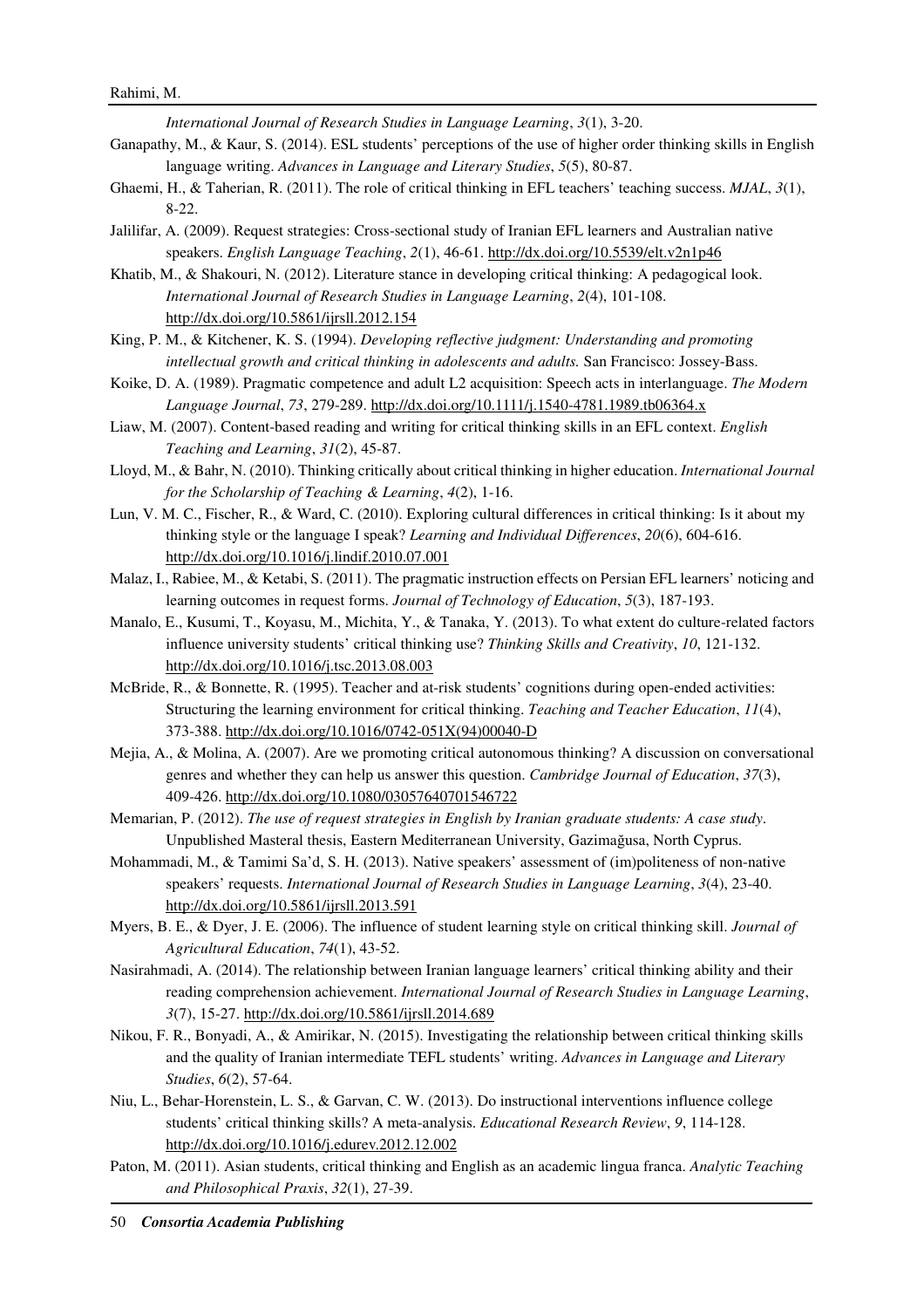- Rezaee, M., Farahian, M., & Ahmadi, A. M. (2012). Critical thinking in higher education: Unfulfilled expectations*. Broad Research in Artificial Intelligence and Neuroscience*, *3*(2), 64-73.
- Rose, K. (1994). On the validity of the discourse completion task in non-western contexts. *Applied Linguistics*, *15*(1), 1-14. http://dx.doi.org/10.1093/applin/15.1.1
- Rue, Y. J., Zhang, G., & Shin, K. (2007). Request strategies in Korean. In *5th Biennial Korean Studies Association of Australasia Conference* (pp. 112-119). Perth, Australia.
- Saadé, R. G., Morin, D., & Thomas, J. D. (2012). Critical thinking in e-learning environments. *Computers in Human Behavior*, *28*(5), 1608-1617. http://dx.doi.org/10.1016/j.chb.2012.03.025
- Sahamid, H. (2014). Fostering critical thinking in the classroom. *Advances in Language and Literary Studies*, *5*(6), 166-172.
- Shahrokhi, M. (2012). Perception of dominance, distance and imposition in Persian males' request speech act strategies. *Procedia-Social and Behavioral Sciences*, *46*, 678-685. http://dx.doi.org/10.1016/j.sbspro.2012.05.181
- Sofwan, A., & Rusmi. (2011). The realization of request strategies by non-native speakers of English. *Ragam Jurnal Pengembangan Humaniora*, *11*(2), 69-81.
- Soodmand Afshar, H., & Rahimi, M. (2014). The relationship among emotional intelligence, critical thinking, and speaking ability of Iranian EFL learners. *Teaching English Language and Literature Society of Iran*, *8*(1), 31-59. http://dx.doi.org/10.1016/j.sbspro.2014.05.291
- Soodmand Afshar, H., & Rahimi, M. (2015). Reflective thinking, emotional intelligence, and speaking ability of EFL learners: Is there a relation? *Thinking Skills and Creativity*. http://dx.doi.org/10.1016/j.tsc.2015.10.005
- Soodmand Afshar, H., Rahimi, A., & Rahimi, M. (2014). Instrumental motivation, critical thinking, autonomy and academic achievement of Iranian EFL learners. *Issues in Educational Research*, *24*(3), 281-298.
- Tajeddin, Z., & Tayebipour, F. (2012). The effect of dynamic assessment on EFL learners' acquisition of request and apology. *Journal of Teaching Language Skills, 4*(2), 87-118.
- Takahashi, S. (1992). Transferability of indirect request strategies. *University of Hawaii Working Papers in ESL, 11,* 69-124.
- Tan, K. H., & Farashaiya, A. (2012). Utilizing formulaic request strategies in an ESL classroom. *Procedia-Social and Behavioral Sciences*, *59*, 42-46. http://dx.doi.org/10.1016/j.sbspro.2012.09.243
- Umar, A. M. A. (2004). Request strategies as used by advanced Arab learners of English as a foreign language. *Umm Al-Qura University Journal of Education and Social Sciences and Humanities, 16*(1), 42–87.
- van Gelder, T. J. (2001). How to improve critical thinking using educational technology. In G. Kennedy, M. Keppell, C. McNaught, & T. Petrovic (Eds.), *Meeting at the crossroads*. Proceedings of the 18th annual conference of the Australian society for computers in learning in tertiary education (pp. 539–548). Melbourne: Biomedical Multimedia Unit, the University of Melbourne.
- Wang, Y. H. (2009). Incorporating critical thinking skills into an English conversation program. *European Journal of Social Sciences*, *11*(1), 51-60.
- Yang, Y. T. C. (2012). Cultivating critical thinkers: Exploring transfer of learning from pre-service teacher training to classroom practice. *Teaching and Teacher Education*, *28*(8), 1116-1130. http://dx.doi.org/10.1016/j.tate.2012.06.007